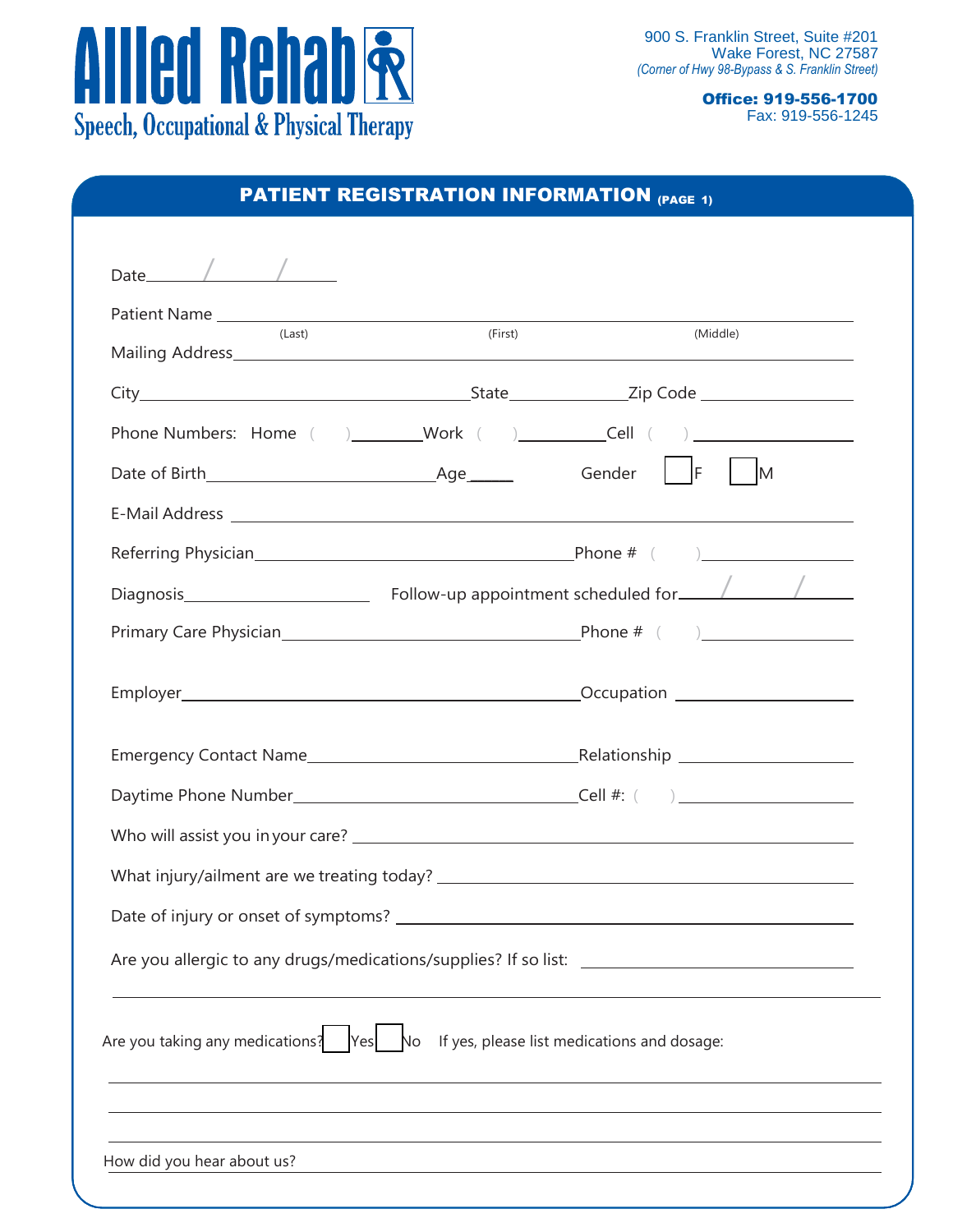

Office: 919-556-1700 Fax: 919-556-1245

www.AlliedRehab.net

| PATIENT REGISTRATION INFORMATION (PAGE 2) |
|-------------------------------------------|
|-------------------------------------------|

| Have you seen a doctor or had any of the following medical studies/treatments relating to this injury or episode?<br>Yes<br>Yes<br>Yes |                                                                        |                                                                   |  |  |  |
|----------------------------------------------------------------------------------------------------------------------------------------|------------------------------------------------------------------------|-------------------------------------------------------------------|--|--|--|
| Primary Care Provider<br>Orthopedist<br>Neurologist/Neurosurgeon<br>Podiatrist<br>Rheumatologist                                       | <b>ER Visit</b><br>Other Specialist<br>X -Ray<br><b>MRI</b><br>CT Scan | Ultrasound<br>Steroid Shot<br>Myelogram<br><b>Swallowing Test</b> |  |  |  |
| Have you seen any of the following professionals this calendar year?<br>Yes<br>Yes                                                     |                                                                        |                                                                   |  |  |  |
| Home Health PT, OT, ST<br>Out-Patient PT, OT, ST                                                                                       | Chiropractor                                                           | Massage Therapy                                                   |  |  |  |
|                                                                                                                                        |                                                                        |                                                                   |  |  |  |
| Do you currently have, or have you ever had, any of the following?                                                                     |                                                                        |                                                                   |  |  |  |
| __ Allergies                                                                                                                           | ____ Fibromyalgia                                                      | Parkinson's                                                       |  |  |  |
| Anemia                                                                                                                                 | ____ Foot/Ankle Injury/Surgery                                         | ____ Pregnant currently                                           |  |  |  |
| _____ Any Pins or Metal Implants                                                                                                       | ____ Gout                                                              | ___ Severe or Frequent                                            |  |  |  |
| ___ Arthritis/Swollen Joints                                                                                                           | ____ Hand/Wrist Injury/Surgery                                         | Headaches                                                         |  |  |  |
| _____ Back Injury/Surgery<br><b>Blood Clot/Emboli</b>                                                                                  | Heart Attack or<br><b>Heart Surgery</b>                                | Shortness of Breath/Chest<br>Pain                                 |  |  |  |
| ____ Bowel or Bladder Problems                                                                                                         | Hernia                                                                 | ____ Shoulder Injury/Surgery                                      |  |  |  |
| Cancer/Chemo/Radiation                                                                                                                 | ___ High Blood Pressure                                                | ____ Sleeping Problems                                            |  |  |  |
| Coronary Heart                                                                                                                         | ___ Hip Injury/Surgery                                                 | Stroke/TIA                                                        |  |  |  |
| Disease/Angina                                                                                                                         | <b>Infectious Disease</b>                                              | ____ Thyroid Trouble/Goiter                                       |  |  |  |
| _ Diabetes                                                                                                                             | __ Joint Replacement                                                   | Varicose Veins                                                    |  |  |  |
| Dizziness or Fainting                                                                                                                  | Knee Injury/Surgery                                                    | Vision or Hearing                                                 |  |  |  |
| Elbow Injury/Surgery                                                                                                                   | ___ Neck Injury/Surgery                                                | <b>Difficulties</b>                                               |  |  |  |
| Emotional/Psychological                                                                                                                | Numbness or Tingling                                                   | Weakness                                                          |  |  |  |
| Problem                                                                                                                                | Osteoporosis                                                           | Weight Loss/Energy Loss                                           |  |  |  |
| Epilepsy/Seizures                                                                                                                      | _ Pacemaker                                                            |                                                                   |  |  |  |

Please list any hospitalization or surgeries you have had in the last 12 months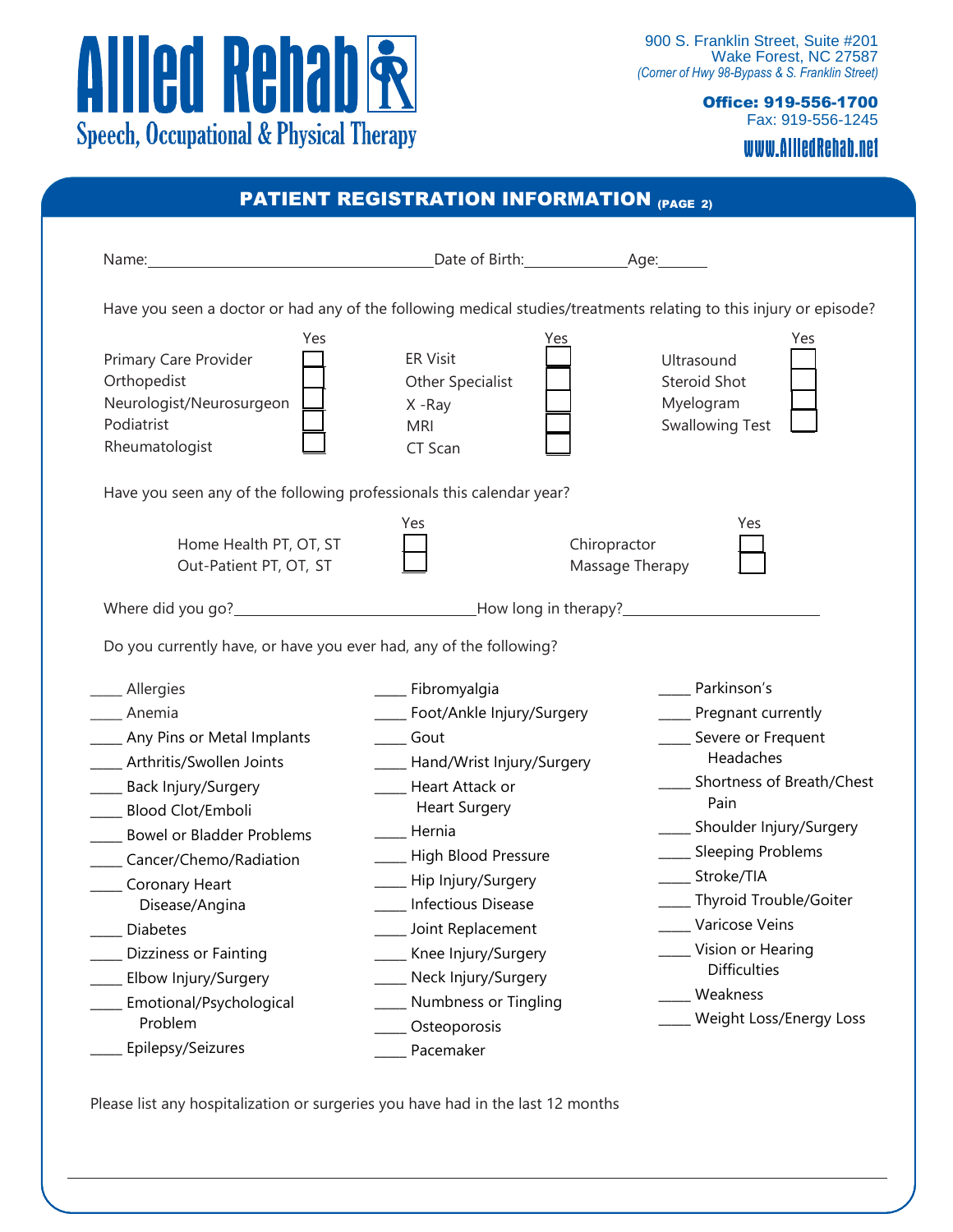

Office: 919-556-1700 Fax: 919-556-1245 www.AlliedRehab.net

### POLICIES OF ALLIED REHAB (PAGE 3)

#### Treatment Consent

I consent to therapy considered necessary in diagnosing and/or treating my condition.

#### Authorization and Release

I authorize Allied Rehab to bill and receive payments from my insurance company. I also permit the release of necessary information, including medical records, to my insurance company.

#### Financial Policy

Payment of all co-pays, deductibles and any portion not covered by my insurance company is due at time of service. ALLIED REHAB WILL BILL MY INSURANCE CARRIER AS A COURTESY TO ME. Allied Rehab CANNOT guarantee insurance benefits given by the insurance company to be 100% accurate. The information Allied Rehab receives IS NOT A GUARANTEE of payment from the insurance company. It is recommended that I call and verify benefits prior to my scheduled appointment. I understand that I am responsible for any portion not covered by my insurance company and prompt payment is required. An 8% interest fee will incur on any balance greater than 30 days. Accounts sent to collections will incur additional fees.

#### No-Show Policy

It is important that I keep all scheduled appointments to obtain maximum benefit from my rehabilitation program. Being on time for these appointments is IMPERATIVE! The therapist has blocked this time especially for me. Not showing or giving less than 24 hrs notice to cancel, takes time away from other patients who would have benefitted from this appointment. A \$50 fee will be charged to my account for a no-show or late cancellation.

#### PLEASE INITIAL THAT YOU HAVE READ OUR POLICY OF A \$50.00 NO SHOW FEE

I have read, understood and accepted the above policies as indicated by my signature below.